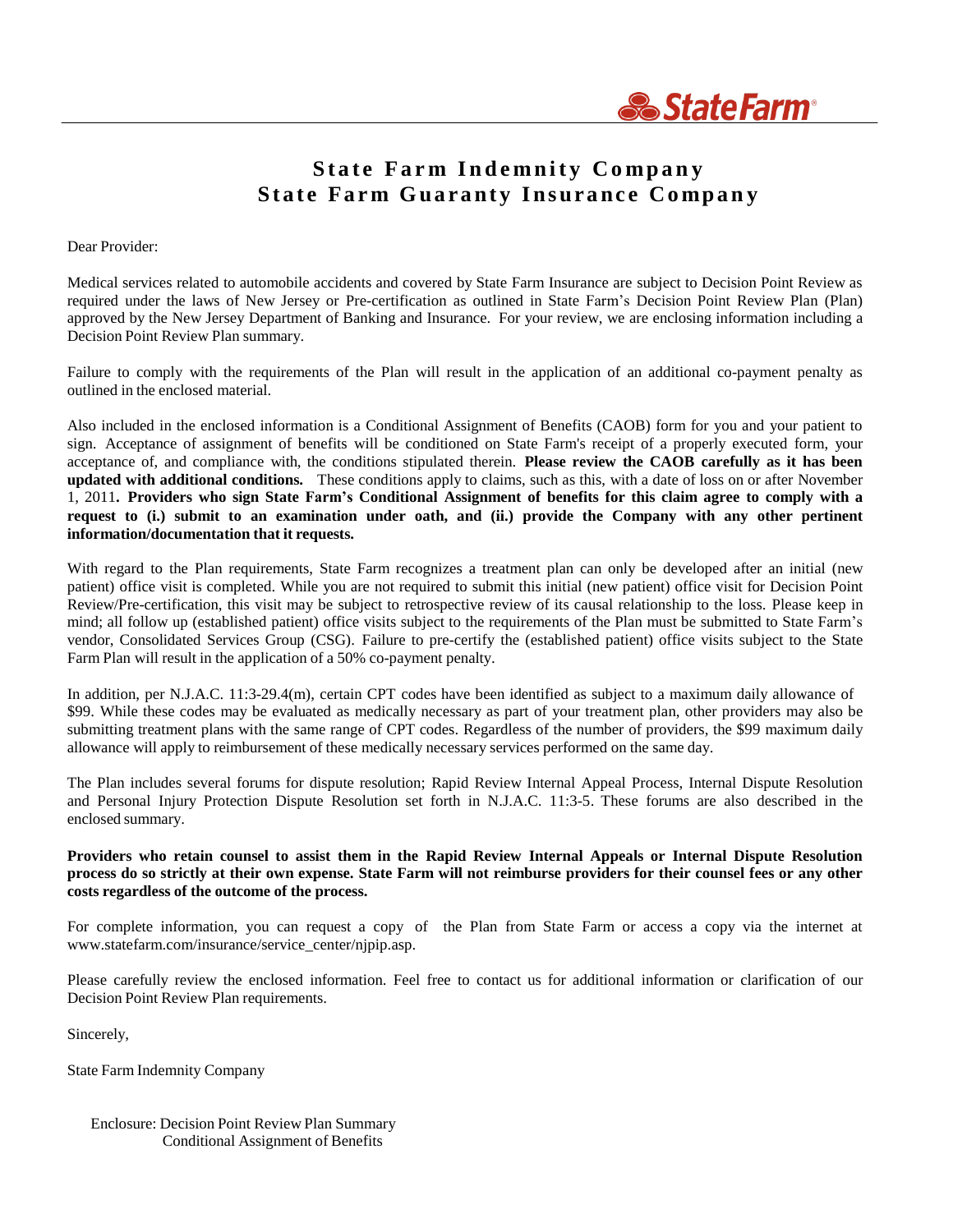

# **S t a t e Fa r m I n d e mnit y Co mpa n y St a t e Fa rm Gua ra nt y I nsura nc e Co mpa n y**

Pursuant to State Farm's Decision Point Review Plan (Plan), approved by the New Jersey Department of Banking and Insurance, and State Farm's automobile insurance policy, certain requirements must be met in order for medical expense benefits to be eligible for payment without application of a penalty. The Plan requires the medical necessity of certain non-emergency diagnostic tests, medical treatments, procedures, services and goods be pre-certified or reviewed at established "decision points". Additionally, these tests, treatment, services, or procedures must be consistent with clinically supported findings in order to be eligible for payment. The Plan consists of a Medical Services Review, Decision Point Review and Pre-certification. The following is a summary of the Plan; a complete copy of the Plan is available at State Farm's website, [www.statefarm.com/insurance/service\\_center/njpip.asp.](http://www.statefarm.com/insurance/service_center/njpip.asp)

## **Decision Point Review Plan Summary**

### **Essential Procedures:**

*Medical Services Review***:** A Medical Services Review (MSR) is required for all claims to collect essential claim information, the facts of the accident, the nature and cause of the injury, the diagnosis and the anticipated course of treatment. An MSR is conducted upon initial notification of the claim to State Farm. The insured must provide this information as promptly as possible. Failure to provide this information or providing it more than 30 days after the accident shall result in the application of a co-payment penalty.

*Decision Point Review***:** Decision Point Review will be conducted in accordance with the Care Path Treatment Protocols and diagnostic tests as defined by New Jersey law. At each Decision Point, the medical provider is required to consult with State Farm's vendor for Decision Point Review. Decision Point Review applies to the following:

- a) All treatment of accidental injury to the spine and back for ICD-9 Codes specified in the Care Paths in the Appendix of N.J.A.C. 11:3-4.1, et seq,
- b) All diagnostic tests identified in N.J.A.C. 11:3-4.5 (b) for both identified and all other injuries.

A complete copy of the Care Path Treatment Protocols is available at the NJ Department of Banking and Insurance websit[e,](http://www.state.nj.us/dobi/pipinfo/aicrapg.htm) [www.state.nj.us/dobi/pipinfo/aicrapg.htm.](http://www.state.nj.us/dobi/pipinfo/aicrapg.htm)

**Pre-certification:** For diagnostic tests, treatments, services, durable medical goods and activities identified below, the patient's medical provider is required to submit prior notification to State Farm's vendor. Pre-certification applies to the following**:**

- a) non-emergency inpatient and outpatient hospital care;
- b) non-emergency surgical procedures;
- c) outpatient care, including follow-up evaluations, for soft tissue/disc injuries of the insured person's neck, back and related structures not included within the diagnoses covered by the Care Paths;
- d) temporomandibular disorders; any oral facial syndrome
- e) carpal tunnel syndrome;
- f) outpatient psychological/psychiatric testing and/or services;
- g) home health care;
- h) durable medical goods with an aggregate cost or monthly rental in excess of \$75.00, including durable medical equipment and associated supplies, prosthetics and orthotics;
- i) non-medical products, devices, services and activities, and associated supplies, not exclusively used for medical purposes or as durable medical goods, with an aggregate cost or monthly rental in excess of \$75.00, including but not limited to the following:
	- 1. vehicles,
	- 2. modifications to vehicles,
	- 3. durable goods,
	- 4. furnishings,
	- 5. improvements or modifications to real or personal property,
	- 6. fixtures,
	- 7. spa/gym memberships,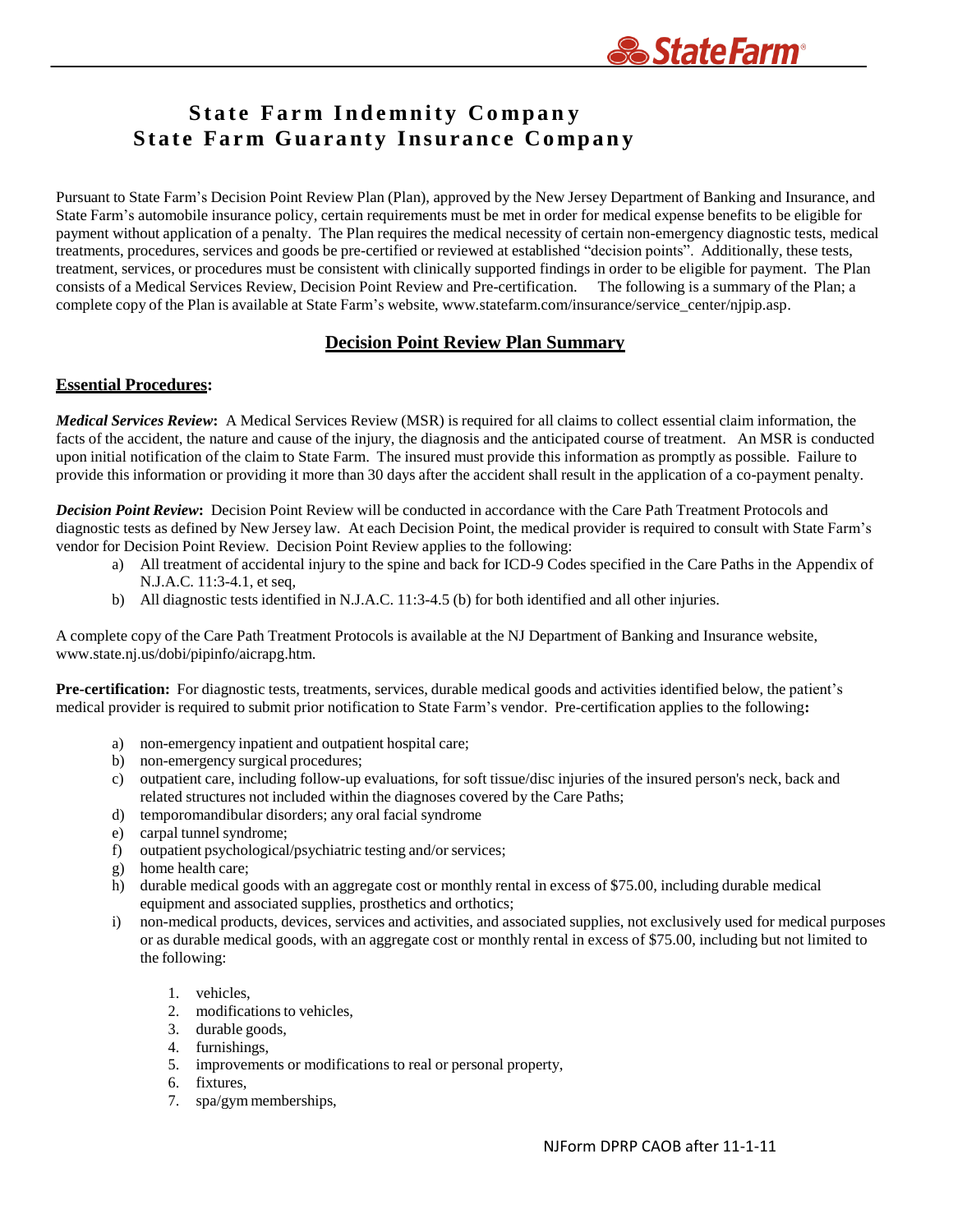- 8. recreational activities and trips,
- 9. leisure activities and trips,
- j) non-emergency medical transportation with a round trip transportation expense in excess of \$75.00;
- k) non-emergency dental restoration;
- l) physical, occupational, speech, cognitive or other restorative therapy, or body part manipulation, including follow up evaluations by the referring physician, except that provided for identified injuries in accordance with Decision Point Review; and

*StateFarm®* 

- m) pain management treatment except that provided for identified injuries in accordance with Decision Point Review, including but not limited to the following:
	- 1. acupuncture,
	- 2. nerve blocks,
	- 3. manipulation under anesthesia,
	- 4. anesthesia when performed in conjunction with invasive techniques,
	- 5. epidural steroid injections,
	- 6. radio frequency/rhyzotomy,
	- 7. narcotics, when prescribed for more than three months,
	- 8. biofeedback,
	- 9. implantation of spinal stimulators or spinal pumps, and
	- 10. trigger point injections

Decision Point Review/Pre-certification requirements will not apply to diagnostic tests, treatments, or durable medical goods performed or obtained within 10 days of the accident or administered during emergency care. However, such care may be reviewed retrospectively and must be medically necessary and as a result of a covered automobile accident in order to be reimbursable.

**Vendor:** State Farm has selected Consolidated Services Group (CSG) to be its independent contractor for the medical evaluations concerning the Plan. CSG Medical Reviewers will be available from 7:00am to 7:00pm Monday-Friday to respond to provider inquiries or requests by phone at 1-877-258-2378. Voice mail and pager contact with CSG on-call personnel will be activated for messages received on Saturdays.

Written Decision Point Review/Pre-certification requests must be submitted on the Attending Provider Treatment Plan form, approved by the NJ Department of Banking and Insurance and sent with supporting documentation to:

> CSG – Pre-certification Dept. 300 American Metro Blvd. Suite 170 Hamilton, NJ 08619

Attending Provider Treatment Plan forms may also be faxed to CSG at: **(856) 910-2502**.

Copies of the Attending Provider Treatment Plan form can be requested from State Farm or can be accessed at State Farm's website or [www.state.nj.us/dobi/orders/treatmentform.pdf.](http://www.state.nj.us/dobi/orders/treatmentform.pdf)

### **The Process:**

**Decision Point Review/Pre-certification:** Requests for Decision Point Review/Pre-certification, telephonic or written, must be submitted directly to CSG with all clinically supported findings. The information will be reviewed by a Medical Reviewer and/or a Medical Director to evaluate the medical necessity of the request.

Attempts will be made to resolve telephonic requests at the time of a provider's contact with CSG. Regardless, all responses to requests for services will be communicated in writing. A Decision Point Review/Pre-certification Evaluation letter confirming CSG's evaluation will be sent to the patient and the treating provider within three (3) business days after receipt of the request. The Decision Point Review/Pre-certification letter will confirm whether or not the request was evaluated as medically necessary.

If State Farm or CSG fails to respond to a request for Decision Point Review/Pre-certification within three (3) business days, the treatment or test may proceed (without application of a co-payment penalty) until State Farm or CSG notifies the provider of the evaluation results.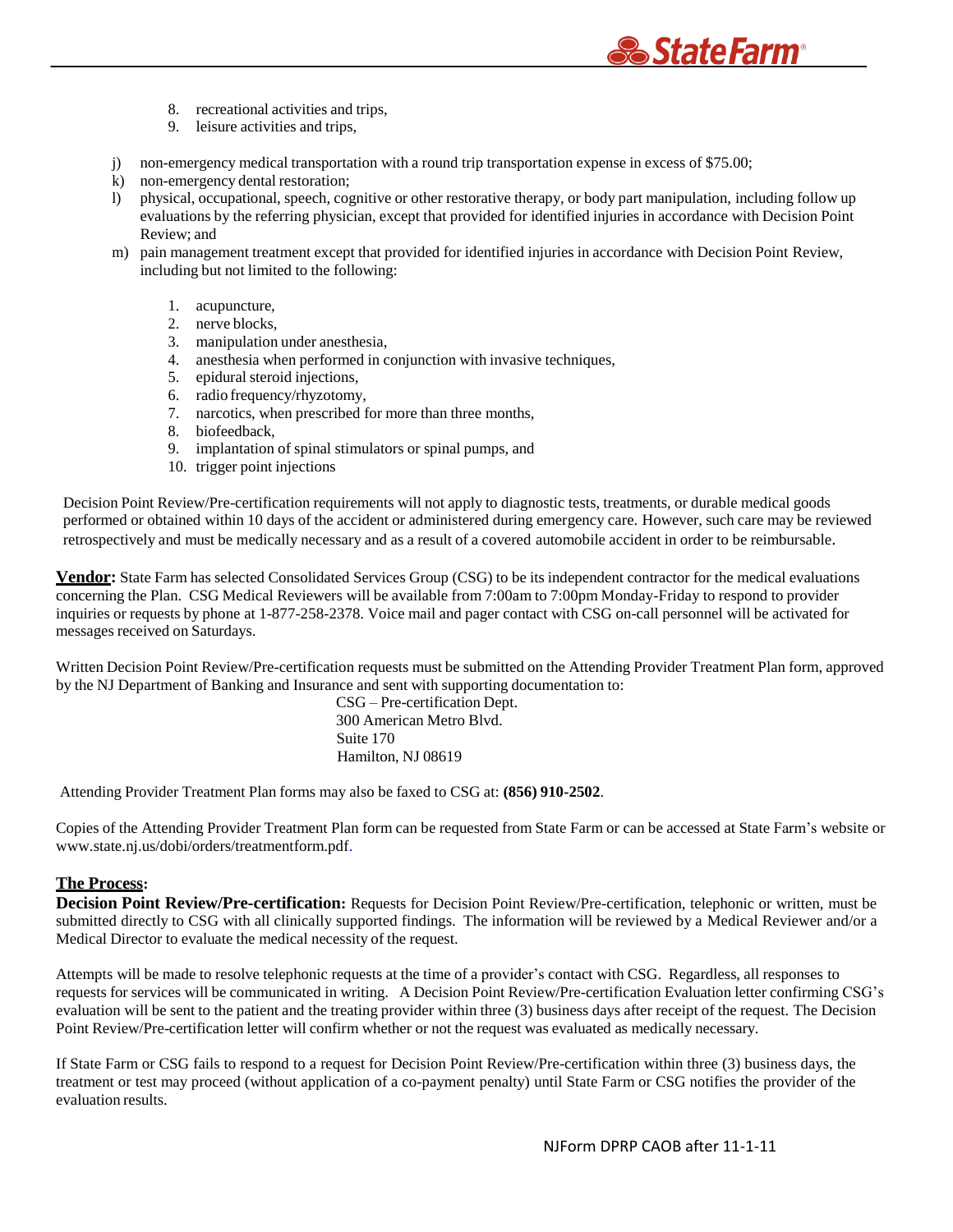

If a Medical Director determines the supporting medical information is insufficient to render an opinion as to the medical necessity of the request, the scheduling of an independent medical examination may be requested (see *Independent Medical Examinations*).

The Decision Point Review/Pre-certification evaluation is strictly a review of medical necessity by CSG on State Farm's behalf. Reimbursement for the expenses of medically necessary care is subject to the provisions of the auto insurance policy and New Jersey law including deductibles, co-payments, policy limits and the medical fee schedule. Reimbursement is also subject to a determination apart from medical necessity that the care is for injuries caused by a covered accident.

**Rapid Review Internal Appeal:** This plan allows for a rapid review process to reconsider a Medical Director's evaluation of medical necessity. It is anticipated this process will be used primarily in a good faith effort to reach a consensus treatment plan. The Rapid Review Internal Appeal process is not mandatory: If a provider is dissatisfied with a Medical Director's evaluation of medical necessity, the provider may proceed directly to the Internal Dispute Resolution process.

If a Decision Point Review/Pre-certification evaluation is in dispute, the provider may contact CSG to discuss the evaluation directly with a Medical Director. This consultation encourages the provider to supply additional or clarifying information in order to reach a consensus treatment plan. A rapid review evaluation will be communicated to the provider no more than 14 days from the request for appeal.

Providers who retain counsel to assist them in the Rapid Review Internal Appeals process do so strictly at their own expense. State Farm will not reimburse providers for their counsel fees or any other costs regardless of the outcome of the Rapid Review Internal Appeal.

In the event the injured party is dissatisfied with the results of the internal appeal process, the matter may be further appealed pursuant to the Plan's Internal Dispute Resolution process. Under State Farm's Conditional Assignment of Benefits, providers shall be required to submit disputes not resolved by the Internal Appeal process to the Internal Dispute Resolution process before submitting the disputes to Personal Injury Protection Resolution under N.J.A.C. 11:3-5 et seq.

**Internal Dispute Resolution:** Disputes subject to the Internal Dispute Resolution process are defined as follows:

- 1. Disputed Decision Point Review/Pre-certification evaluations
- 2. Disputed Rapid Review Internal Appeal evaluations
- 3. Disputed claim payment denials/reductions based on the medical necessity of treatment
- 4. Disputed claim payment denials/reductions based on the relationship of an injury to the covered loss.

Under State Farm's Conditional Assignment of Benefits, the provider shall be required to utilize the Internal Dispute Resolution process before submitting a dispute to Personal Injury Protection Dispute Resolution under N.J.A.C. 11:3-5, et seq. To file, the provider must complete an Internal Dispute Resolution request form and select a physician to review the dispute from a list maintained by CSG. If the provider does not select a reviewing physician, one will be selected on the provider's behalf. The request form and any supporting documentation must be submitted to State Farm. The reviewing physician's Internal Dispute Resolution decision will be communicated to the provider no more than 30 days after receipt of the request form and all pertinent medical information required to review the dispute. The decision by the reviewing physician is non-binding to all parties.

The Internal Dispute Resolution process is an attempt to resolve disputes directly between State Farm and medical provider. Providers who retain counsel to assist them in the Internal Dispute Resolution process do so strictly at their own expense. State Farm will not reimburse providers for their counsel fees or any other costs regardless of the outcome of the process.

The Internal Dispute Resolution request form is available at State Farm's website or upon request from State Farm or CSG. The list of physician reviewers is available at CSG's website, [www.csg-inc.net/statefarm.htm,](http://www.csg-inc.net/statefarm.htm) or upon request from State Farm or CSG.

**Personal Injury Protection Dispute Resolution:** A PIP dispute, as defined by N.J.A.C. 11:3-5, may be submitted to Personal Injury Protection (PIP) Dispute Resolution by an injured party, the insured or the company. PIP Dispute Resolution shall be conducted in accordance with the procedures set forth in N.J.A.C. 11:3-5, including any amendments. The final determination made by the dispute resolution professional shall be binding upon the parties, but subject to vacation, modification or correction by the Superior Court in an action filed pursuant to N.J.S.A. 2A:23A-13 for review of the award.

Under State Farm's Conditional Assignment of Benefits, after exhausting the Internal Dispute Resolution process, a provider must submit any PIP dispute, as defined by N.J.A.C. 11:3-5, to PIP Dispute Resolution in accordance with this Plan.

NJForm DPRP CAOB after 11-1-11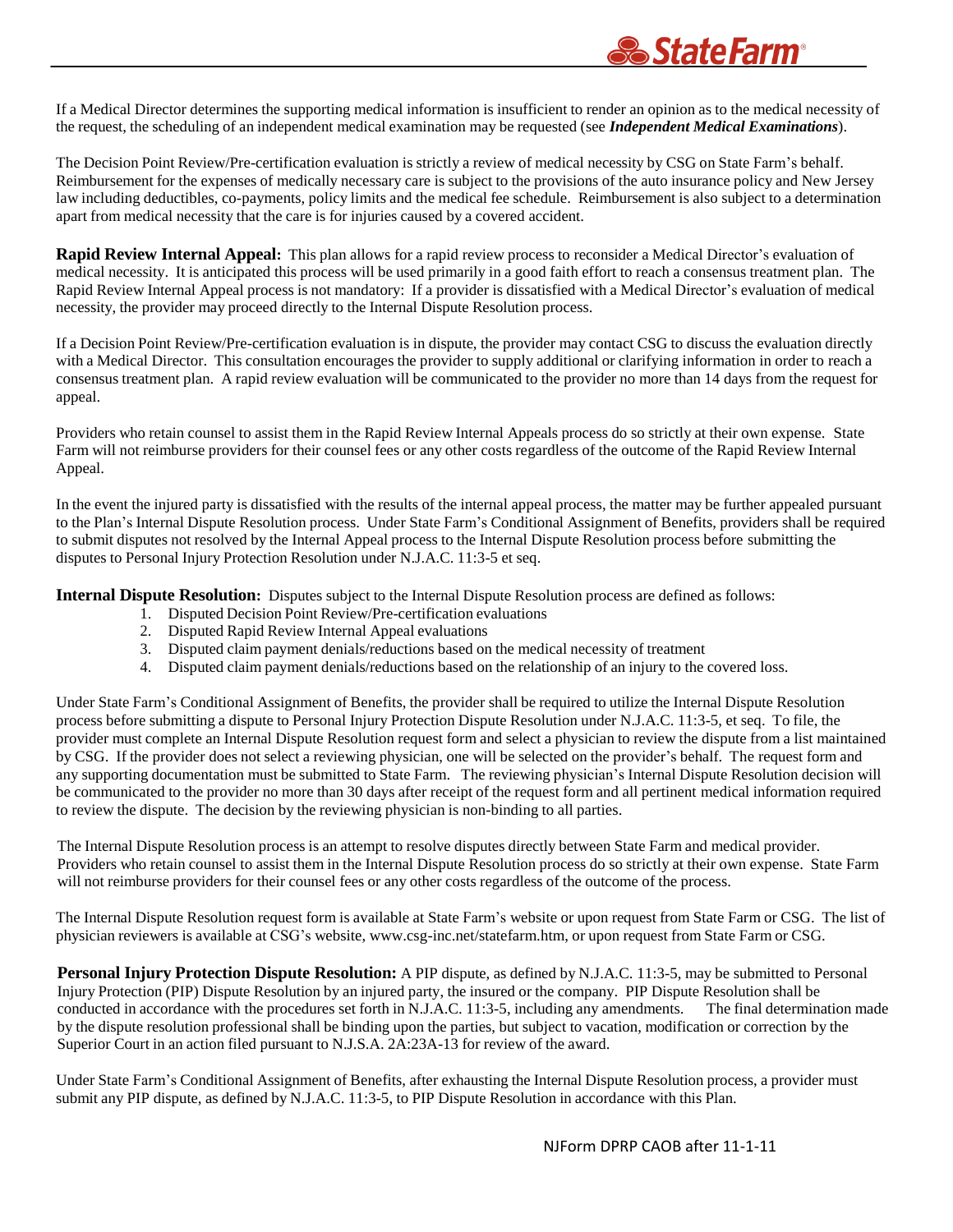

**Independent Medical Examinations:** An exam scheduled pursuant to this Plan is intended to provide a timely review of proposed medical care. If a physical/mental examination of the injured person is requested pursuant to this Plan, State Farm, or its designated vendor, will notify the injured person or his or her designee of the time, date, and place of examination. A notice will also be sent to all known providers treating the injured person advising of the examination and consequences for repeated unexcused failures to attend on the part of the patient. The appointment for the physical examination will be scheduled within seven (7) calendar days of receipt of the request for Decision Point Review/Pre-certification unless the injured person agrees to extend the time period. The medical examination will be conducted by a practitioner in the same discipline as the treating provider and at a location reasonably convenient to the injured person. Upon request of State Farm, or its designated vendor, the injured person will provide medical records and other pertinent information to the practitioner conducting the medical examination no later than at the time of the examination.

State Farm will schedule the physical/mental examination to occur during the first thirty-five (35) calendar days after CSG's receipt of the Decision Point Review/Pre-certification request.

Once the exam is attended, State Farm, or its designated vendor, will promptly notify the injured person or his or her designee and the treating provider whether the request was evaluated as medically necessary, but no later than three (3) business days after the examination. If the examining provider prepares a written report concerning the examination, the injured person or his or her designee shall be entitled to a copy and may request one from State Farm.

Failure to attend the physical/mental examination scheduled to occur within thirty-five (35) calendar days from CSG's receipt of the Decision Point Review/Pre-certification request will be **excused** if the injured person notifies State Farm or CSG at least three (3) business days before the examination date of his or her inability to attend the exam. Another exam will then be scheduled to occur within the thirty-five (35) calendar days.

Failure to attend a physical/mental examination scheduled to occur within thirty-five (35) calendar days from CSG's receipt of the Decision Point Review/Pre-certification request will be **unexcused** if the injured person does not notify State Farm or CSG at least three (3) business days before the examination date of his or her inability to attend the exam.

Failure to attend a physical/mental examination rescheduled to occur more than thirty-five (35) calendar days from CSG's receipt of the Decision Point Review/Pre-certification request will be **unexcused.**

If the injured person has two or more unexcused failures to attend a scheduled examination, State Farm will deny payment for treatment, diagnostic testing and durable medical goods provided on or after the date of the second unexcused failure to attend. State Farm's denial will apply to treatment, diagnostic testing and durable medical goods relating to the diagnosis code(s) and corresponding family of codes associated with the Decision Point Review/Pre-certification request that necessitated the scheduling of the physical/mental examination.

In such cases, notification will be sent to the injured person or his or her designee and all known providers treating the injured person. The notification will advise that all future treatment, diagnostic testing and durable medical equipment associated with the diagnosis code(s), and corresponding family of codes, contained in the request or Attending Provider Treatment Plan form will be ineligible for payment.

#### **Durable Medical Goods/MRI and CAT Scans**

For non-emergency benefits, the following goods and services may be secured through State Farm or its designated vendors:

- Durable Medical Goods with an aggregate cost or monthly rental in excess of \$75, including durable medical equipment and associated supplies, prosthetics and orthotics
- Magnetic Resonance Imagery (MRI)
- Computer Assisted Tomography (CAT)

The availability of vendors for durable medical goods, MRI's, and CAT Scans does not waive the requirement for Decision Point review and Pre-certification of these goods or services.

A 30% penalty shall apply if the above noted goods or services are not procured through our designated vendor's network. This penalty is in addition to any other policy or statutory deductible, co-payment and penalty application under this Plan and **State Farm Auto policy.**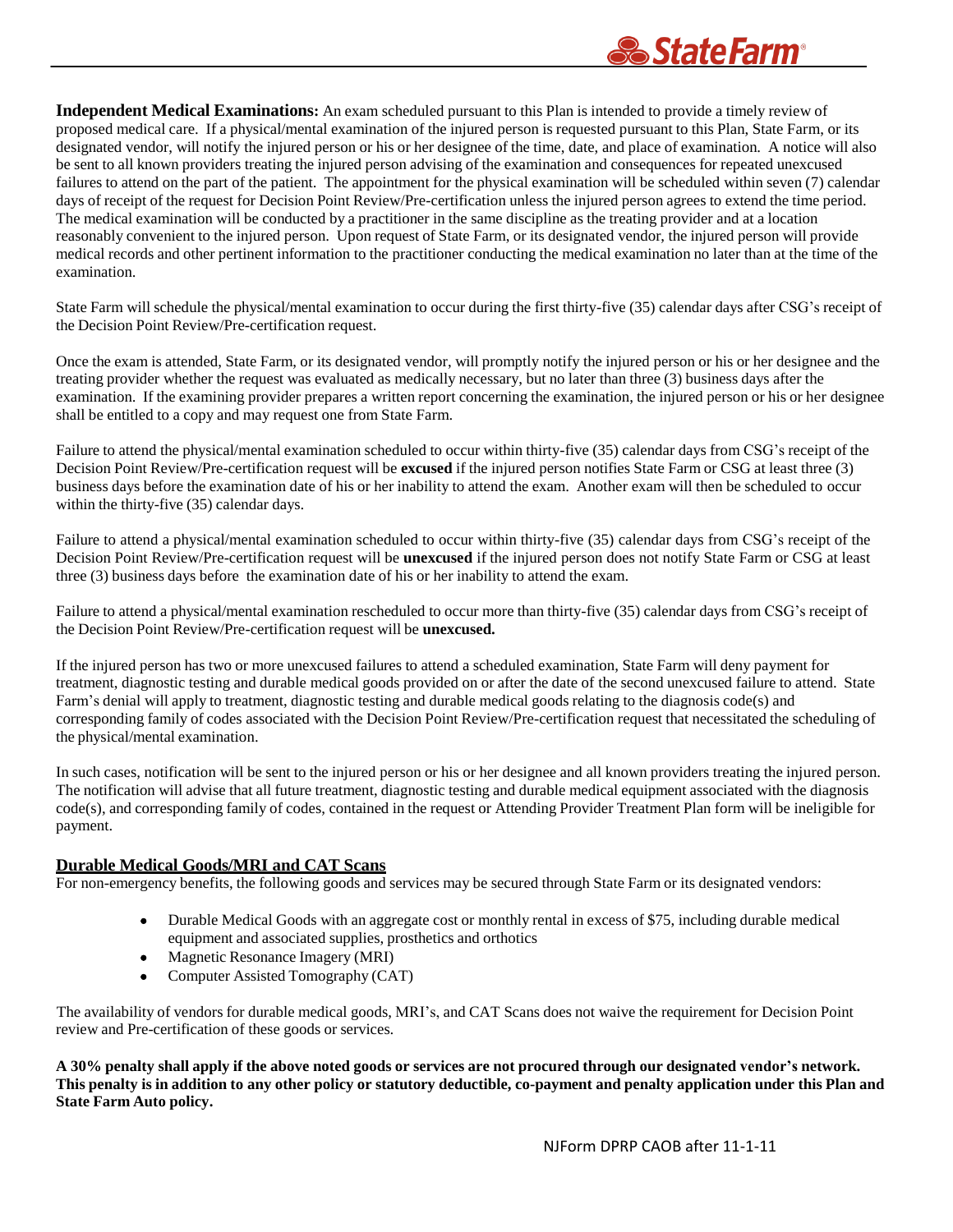**Durable Medical Goods:** State Farm's designated vendor for durable medical goods is Pro-Fit L.L.C. The system of medical goods acquisition will be a delivery system to the injured person's location.

When prosthetic or orthotic products are prescribed and evaluated as medically necessary through the Decision Point Review/Precertification process, Pro-Fit L.L.C. will contact the injured person to schedule an appointment to fit such equipment within three (3) business days of receipt of notice.

If durable medical goods are not prescribed or evaluated as medically necessary through the Decision Point Review/Pre-certification process, the injured party may contact State Farm directly.

**MRI/CAT Scan Imaging Vendors:** CSG will utilize Raytel Imaging Network, and Atlantic Imaging Group (AIG) and Tilton Dynamic Imaging to offer fully licensed facilities statewide, for MRI and CAT scan testing.

The patient and provider will receive a Decision Point Review/Pre-certification Evaluation letter advising if the request to review or pre-certify MRI's or CAT Scans was evaluated as medically necessary. The Evaluation letter will also advise the patient of options available to receive in-network services, and an explanation of the 30% co-payment penalty that shall apply for failure to obtain these services from an in-network facility. Using the patient's home address, CSG will provide a list of network facilities in the patient's county of residence as well as the immediate surrounding counties. In addition, the patient/provider can access a toll free number for centralized scheduling at any of the facilities listed, or they can contact CSG directly to assist in the scheduling of their testing needs. All appointments will be scheduled within three (3) business days. For information regarding available network facilities for MRI's or CAT Scans, the injured party or his or her designee and the treating medical provider may contact State Farm, access CSG's website [www.csg-inc.net/statefarm.htm](http://www.csg-inc.net/statefarm.htm) or call CSG at 1-877-258-2378.

#### **Penalties:**

- a) State Farm shall assess an additional co-payment penalty for not providing MSR information within 30 days of the loss. Penalties will be assessed as follows:
	- 1. For failure to provide information timely, penalties shall reduce the amount of reimbursement for medically necessary expenses incurred more than 30 days after the accident and until notification is received. The additional co-payment shall be:
		- i. 25% when received more than 30 days after the accident; or
		- ii. 50% until notification is received if 60 or more days after the accident;
- b) State Farm shall assess an additional co-payment penalty for medically necessary diagnostic tests, treatments, durable medical goods incurred without first complying with the provisions of the Plan. The treating provider's non-compliance with the provisions of the Plan shall trigger this additional co-payment penalty. No penalty under this provision shall be applied within the first 10 days after the accident or treatment administered during emergency care.

Non-compliance, which shall result in the imposition of a 50% co-payment penalty, includes any of the following:

- 1. Failure to follow the Pre-certification requirements of the Plan.
- 2. Failure to follow the Decision Point Review requirements of the Plan.
- 3. Failure to provide clinically supported findings that support the treatment, diagnostic tests, or durable medical equipment at the time of the request for Decision Point Review/Pre-certification.

Non-compliance, which shall result in the imposition of a 30% co-payment penalty, includes any of the following:

- 1. Failure to secure durable medical goods from State Farm or its designated vendor(s).
- 2. Failure to secure specified diagnostic imaging/testing from State Farm or its designated vendor(s).

*StateFarm®*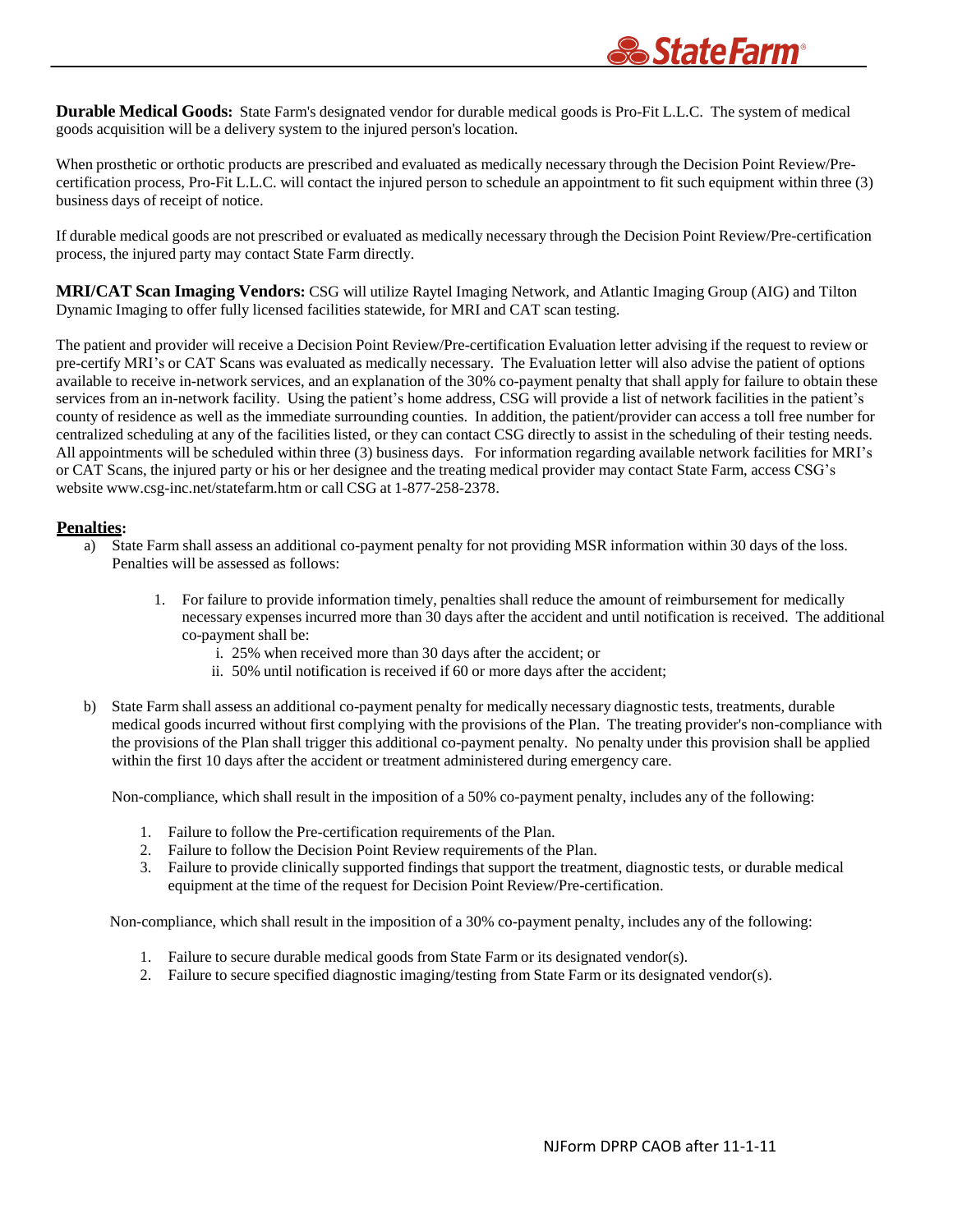

Assignments: As a condition of the assignment of benefits, the treating medical provider or provider of service benefits agrees to the following:

- **1) Comply with all the procedures of the Plan.**
- **2) Initiate all Pre-certification and Decision Point Review requests as required by the Plan.**
- 3) In the event that the provider fails to comply with the conditions of the Plan, and such failure results in the **imposition of a co-payment penalty, the provider will hold the patient harmless for such co-payment penalty** insofar as the provider will not seek payment from the patient for any unpaid portion of the medical services **arising from such co-payment penalty.**
- 4) Submit disputes as defined in the Plan to the Internal Dispute Resolution Process set forth therein. After final **determination, submission of disputes not resolved by the Internal Dispute Resolution process to the Personal Injury Protection Dispute Resolution process set forth in N.J.A.C. 11:3-5.**
- 5) Submit all disputes not subject to the Internal Dispute Resolution process to the Personal Injury Protection Dispute **Resolution process set forth in N.J.A.C. 11:3-5.**
- 6) Submit medical records with clinically supported findings to support the diagnosis, causal relationship to the **accident and care plan.**
- 7) Comply with a request to (i.) submit to an examination under oath, and (ii.) provide the Company with any other **pertinent information/documentation that it requests.**
- 8) Agree not to pursue payment directly from the patient, with the exception of deductibles and co-payments. I (We) may revoke the assignment, and I (we) shall be entitled to pursue payment from the patient, when benefits are not **payable due to lack of coverage and/or violation of a policy condition by the patient.**

State Farm's Assignment of Benefits is the only valid assignment of benefits. State Farm has the right to reject, terminate or revoke the Assignment of Benefits. An assignment of benefits may require State Farm's written consent.

For a copy of the applicable Assignment of Benefits, it is available at State Farm's website.